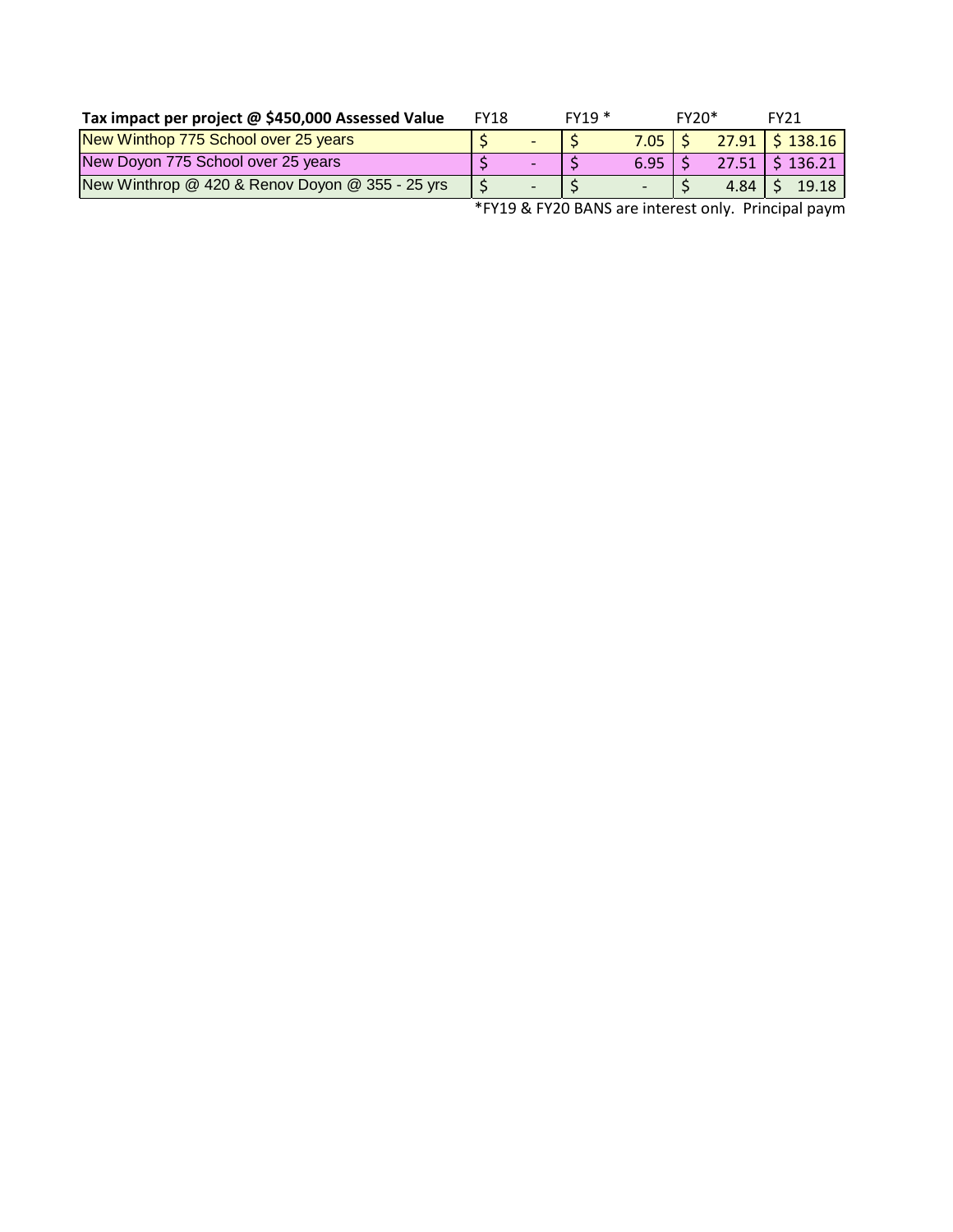| <b>FY22</b> |                         | <b>FY23</b> |               | <b>FY24</b> |        | <b>FY25</b> |               | <b>FY26</b> |        | <b>FY27</b> |               | <b>FY28</b> |        |
|-------------|-------------------------|-------------|---------------|-------------|--------|-------------|---------------|-------------|--------|-------------|---------------|-------------|--------|
|             | $\frac{1}{2}$ 227.99 \$ |             | $453.46$   \$ |             | 439.55 | - c         | $425.88$   \$ |             | 412.43 |             | $399.20$   \$ |             | 386.20 |
|             | $224.77$ $\mid$ \$      |             | 447.04        |             | 433.33 | -c          | 419.84        |             | 406.58 |             | 393.55        | / C/        | 380.73 |
|             | $94.94$   \$            |             | 156.67        |             | 311.61 |             | 307.13        |             | 312.76 |             | 382.96        |             | 438.60 |
|             | ents begin in FY21      |             |               |             |        |             |               |             |        |             |               |             |        |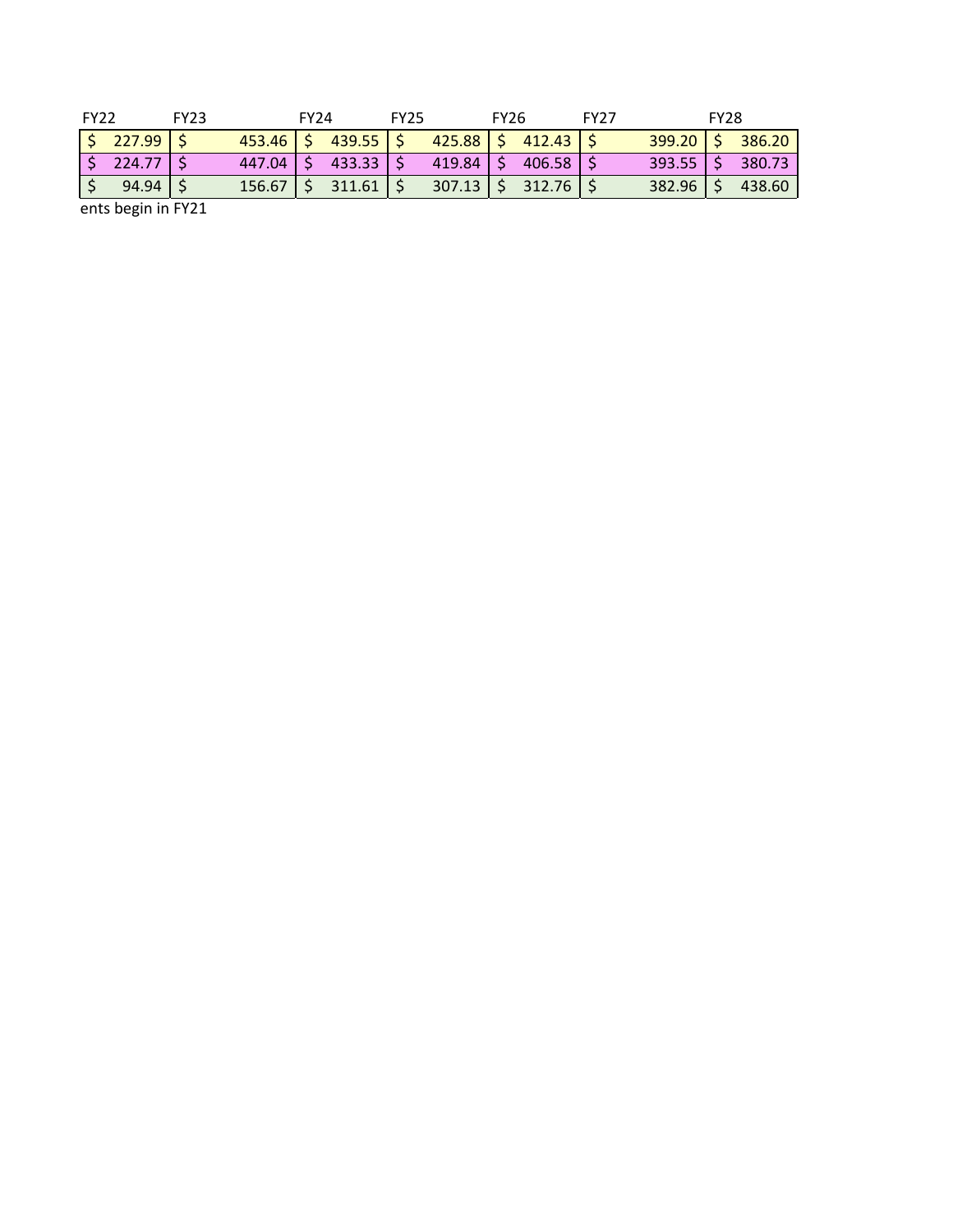| <b>FY29</b> |        | <b>FY30</b> |        | FY31 |                        | <b>FY32</b> |                      | <b>FY33</b> |               | <b>FY34</b> |        |
|-------------|--------|-------------|--------|------|------------------------|-------------|----------------------|-------------|---------------|-------------|--------|
|             | 373.41 |             | 360.84 |      |                        |             | $348.48$   \$ 336.33 |             | 324.39        |             | 312.65 |
|             | 368.12 |             | 355.73 |      | $343.55$ $\frac{1}{5}$ |             | 331.57               |             | $319.80$   \$ |             | 308.22 |
|             | 592.13 |             | 573.32 |      | 554.83                 |             | 536.64               |             | 518.76        |             | 501.19 |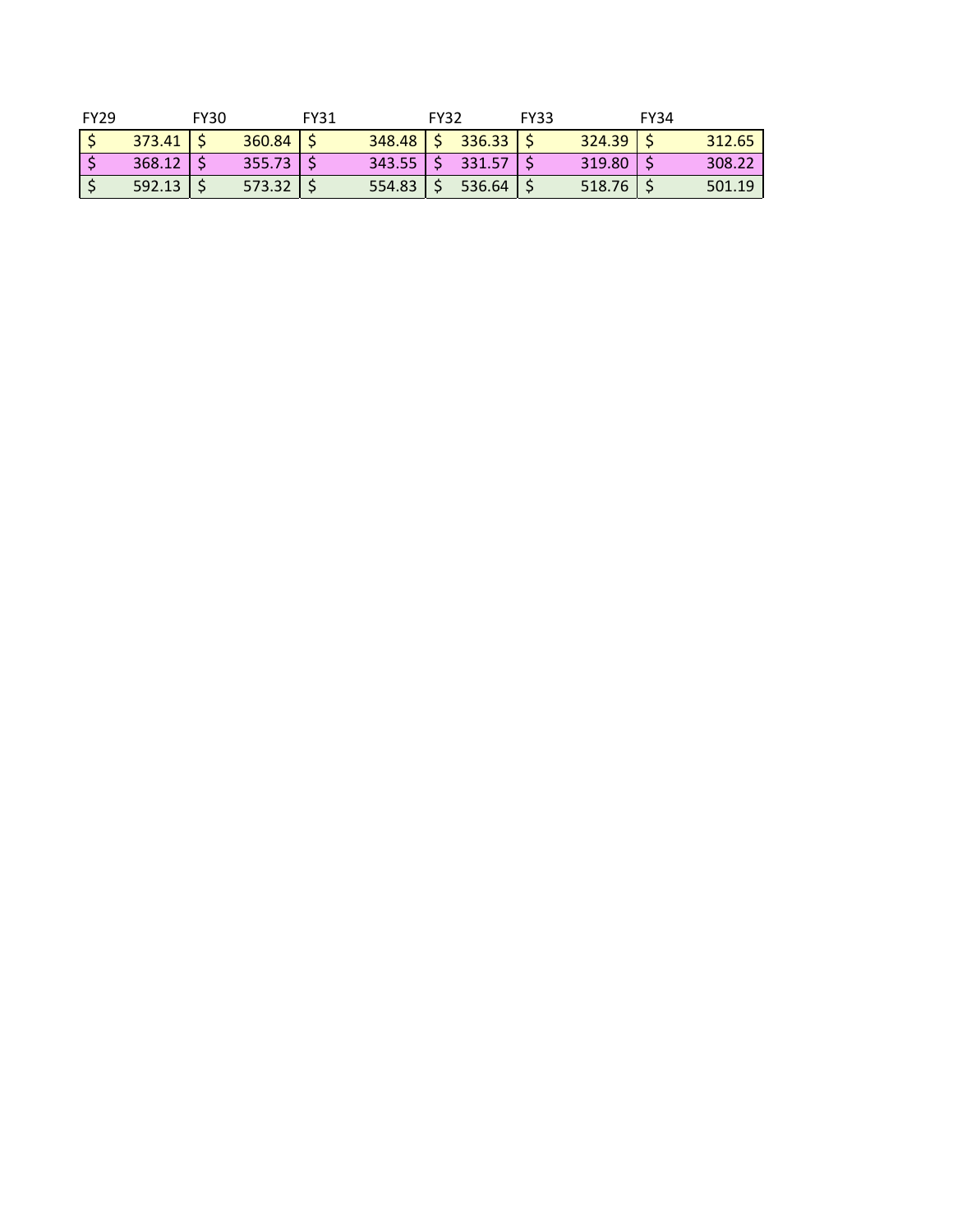| FY35 |               | <b>FY36</b> |                           | <b>FY37</b> |          | <b>FY38</b> |        | <b>FY39</b> |               | <b>FY40</b> |        |
|------|---------------|-------------|---------------------------|-------------|----------|-------------|--------|-------------|---------------|-------------|--------|
|      |               |             | $301.12$   \$ 289.78   \$ |             | 278.63   |             | 267.68 |             | $256.91$   \$ |             | 246.34 |
|      | $296.85$   \$ |             | 285.67 S                  |             | $274.68$ |             | 263.89 |             | 253.27        |             | 242.85 |
|      | 483.91        |             | 466.92                    |             | 450.22   |             | 433.81 |             | 417.68        |             | 401.83 |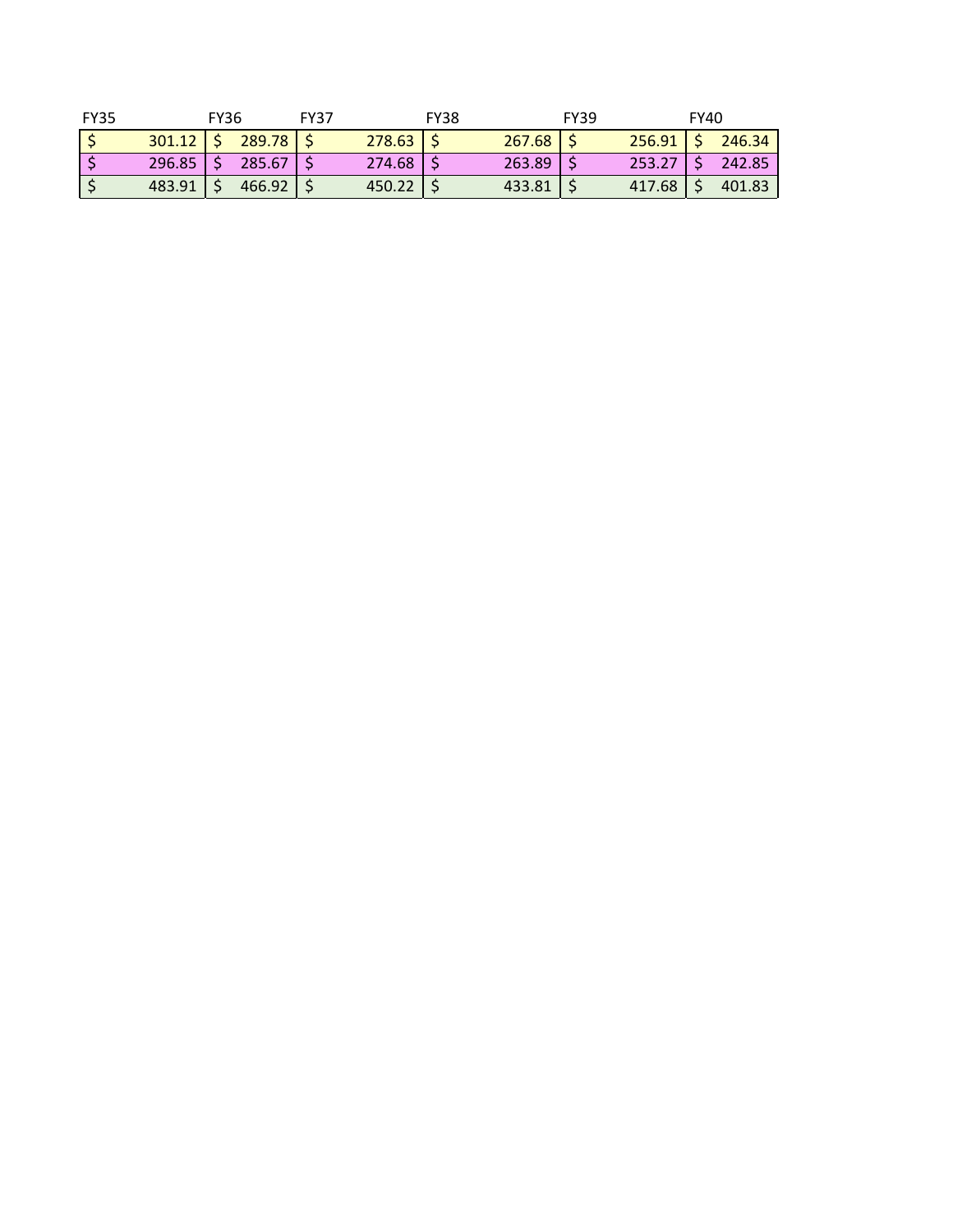| FY41 |        | <b>FY42</b> |        | <b>FY43</b> |        | <b>FY44</b> | FY45     | IFY46    |
|------|--------|-------------|--------|-------------|--------|-------------|----------|----------|
|      | 235.95 |             | 225.73 |             | 215.70 | \$0.00      | \$0.00   | \$0.00   |
|      | 232.60 |             | 222.54 |             | 212.65 | \$0.00      | \$0.00   | \$0.00   |
|      | 386.24 |             | 370.93 |             | 355.89 | 341.10      | \$185.12 | \$177.50 |